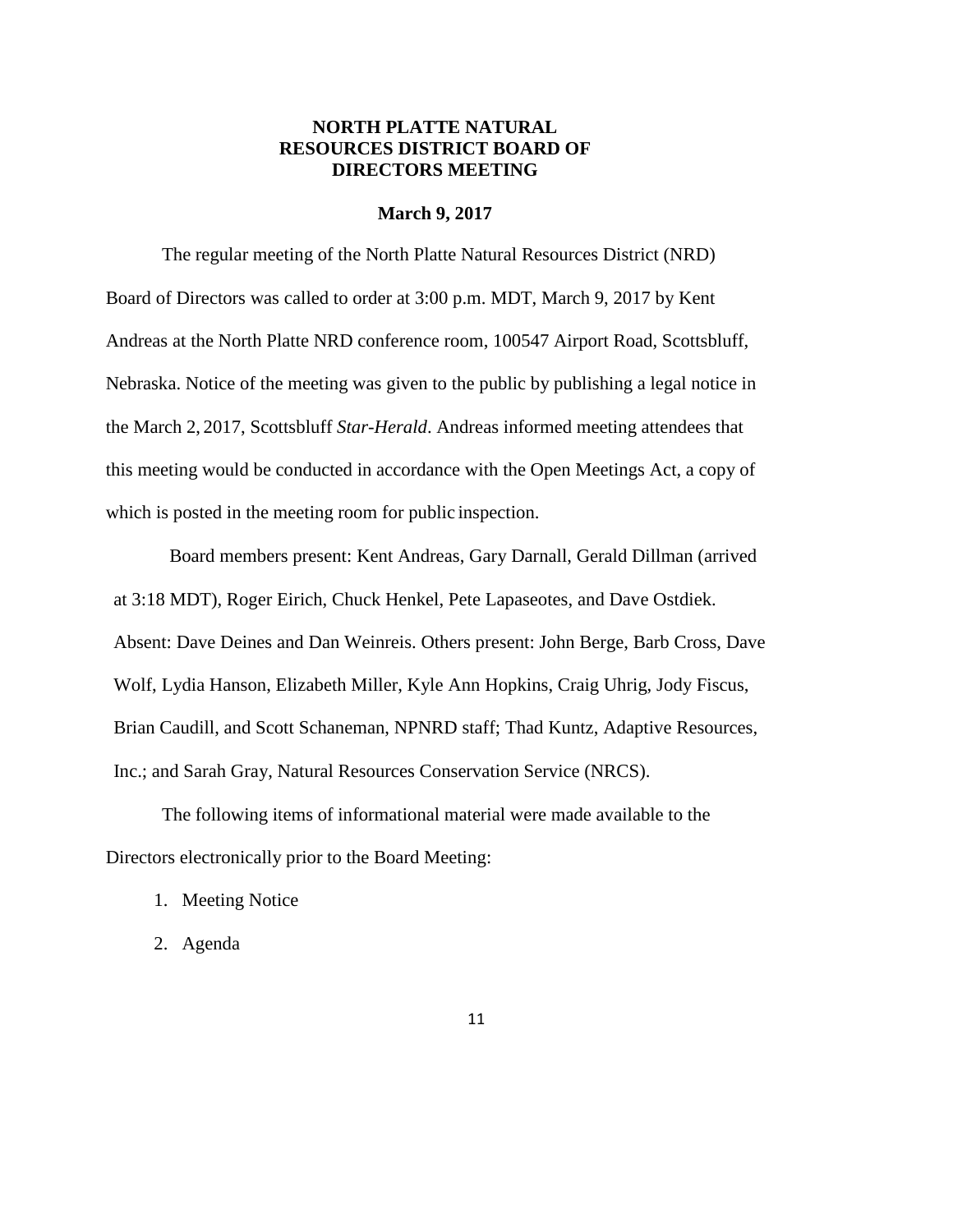- 3. Minutes, North Platte Natural Resources District Board of Directors Meeting, February 9, 2017.
- 4. Minutes, North Platte Natural Resources District Water Resources Committee Meeting, February 9, 2017.
- 5. Treasurer's Report

The following items were provided to the Directors at the Board Meeting:

- 1. Agenda
- 2. Minutes, North Platte Natural Resources District Board of Directors Meeting, February 9, 2017.
- 3. Treasurer's Report
- 4. Manager's Report
- 5. Conjunctive Management Analysis Tool, Introduction to General Managers, June 8, 2016, Ord NE.
- 6. Conjunctive Management Analysis Tool, Responses from District NRD Managers.
- 7. Letter to The Honorable Senator Hughes, Chairperson, regarding North Platte Natural Resources District Testimony on LB 533 (2017), dated February 24, 2017.
- 8. Study on Water Use & Management Perspectives in the North Platte Natural Resources District.
- 9. Presentation on Western Water Use Management Modeling, Conservation Measures Analysis Review & Results, by Thad Kuntz, Principal Hydrogeologist, with Adaptive Resources Inc.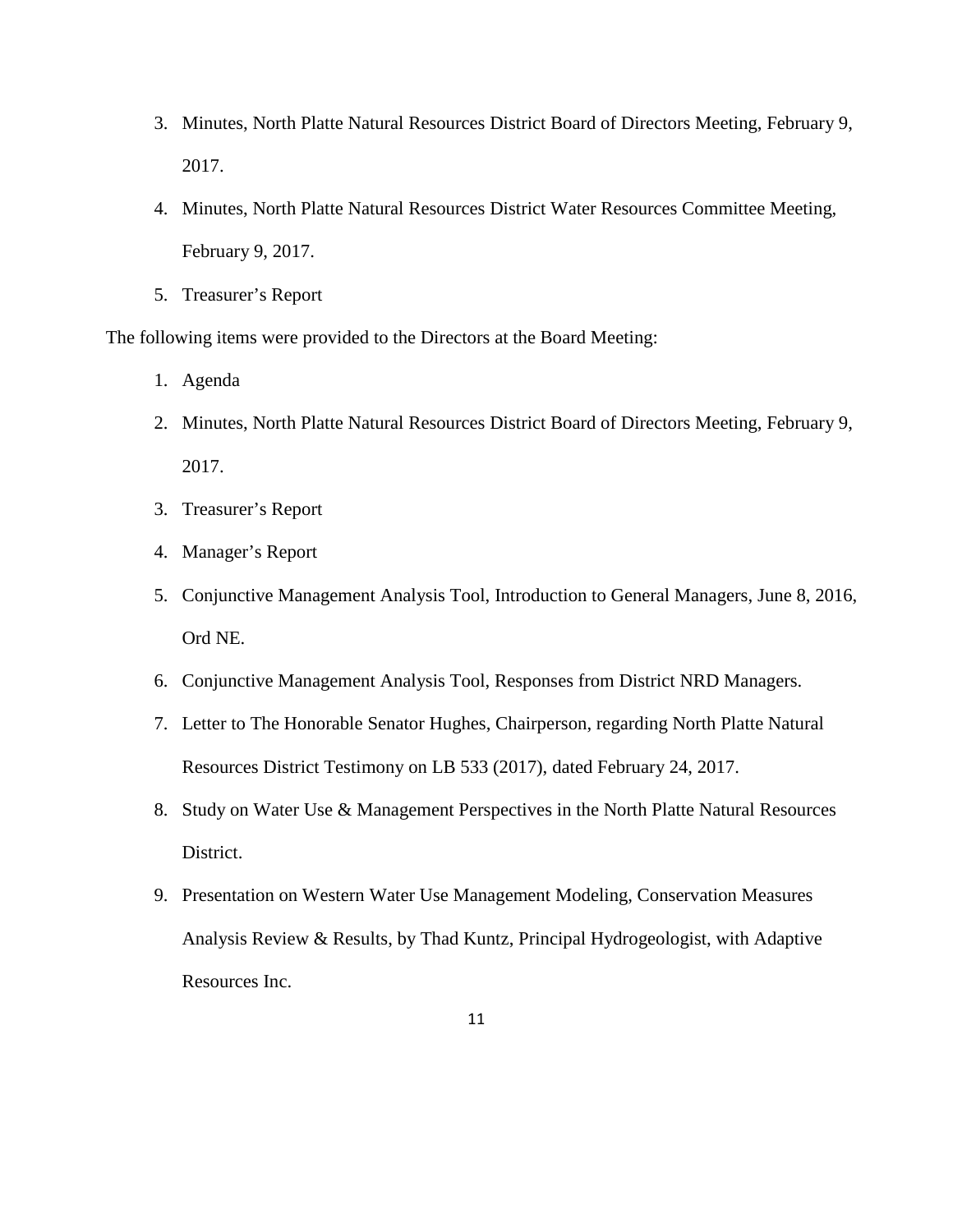- 10. Presentation on Western Water Use Management Modeling, Allocation Analysis Review & Retirement Analysis Discussion, by Thad Kuntz.
- 11. Memo to NRD Managers, from Dustin Wilcox, regarding Water Resources Report, including Basin Planning, Conservation Tree Program, TSP, Water Programs Conference, Basin Tour, Recreation Website, and Natural Resources Commission, dated March 2017.
- 12. Nebraska Soil & Water Conservation Program, Practice NC-17 Producer Questionnaire.
- 13. Nebraska Soil & Water Conservation Program, Practice NC-17 Ranking Procedure.
- 14. Nebraska Soil & Water Conservation Program, Practice NC-10 Ranking Procedure.
- 15. Nebraska Soil & Water Conservation Program, Practice NC-12 Ranking Procedure.
- 16. Nebraska Soil & Water Conservation Program, Practice NC-12 Producer Questionnaire.

# **3. Approval of Minutes of Previous Meetings**

The Board reviewed the minutes of the February 9, 2017, regular Board meeting.

Moved by Eirich, seconded by Ostdiek, to approve the minutes of the February 9, 2017,

#### regular Board meeting. Motion passed.

Ayes: Andreas, Darnall, Eirich, Henkel, Lapaseotes, Ostdiek

Nay: None

Abstain: None

Absent: Dillman, Deines, Weinreis

### **4. Treasurer's Report and Accounts Payable**

Dave Ostdiek reviewed the Treasurer's report. Moved by Henkel, seconded by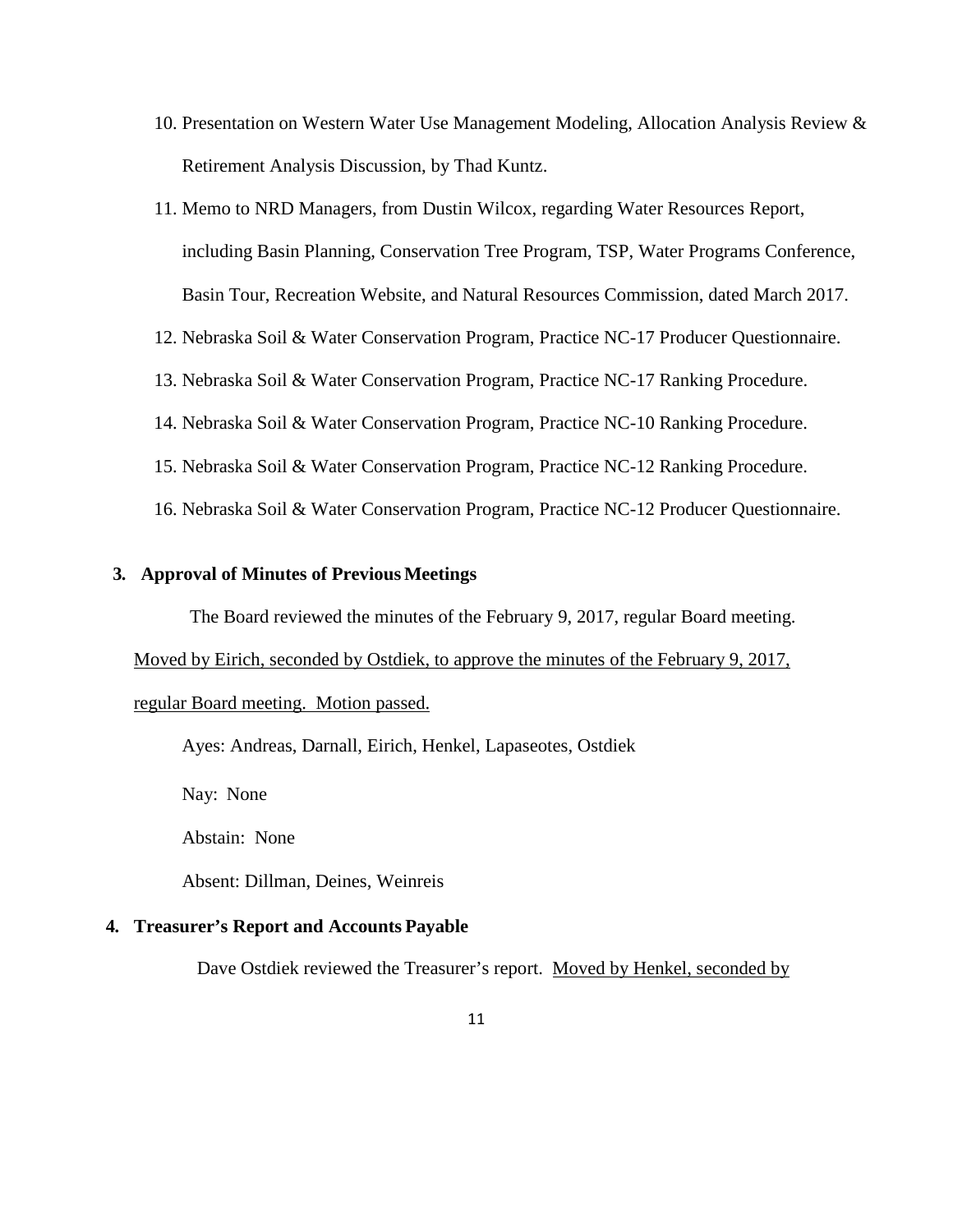### Eirich, to accept the Treasurer's report and pay the bills as listed. Motion passed.

Ayes: Andreas, Darnall, Eirich, Henkel, Lapaseotes, Ostdiek

Nay: None

Abstain: None

Absent: Dillman, Deines, Weinreis

# **5. Comments from the Public**

No comments from the public.

### **6. Manager's Report**

Department Managers, Jackie Bishop, Barb Cross and John Berge have been working on preliminary budget requests to build into the District's request to the board, which will ultimately come later in the summer. Bishop and Berge have been working with Travis Preston to modify our computer replacement/purchase schedule so as not to simply coincide with expiration of warranties, but better to coincide with necessity of replacement. This is a similar policy change to the one that was made a few years ago by the budget committee to change the criteria by which we replace vehicles. Todd Filipi has contacted 21st Century, Heilbruns and Nebraska Machinery to get proposals on the tractor replacement that was budgeted in our FY 2017 budget. We are looking to make that purchase in the coming weeks.

Berge has been meeting with all Departmental managers over the past several weeks to work one on one with them on Departmental needs, budgets and other concerns that may get lost in the day to day transactions and operations. This has been very helpful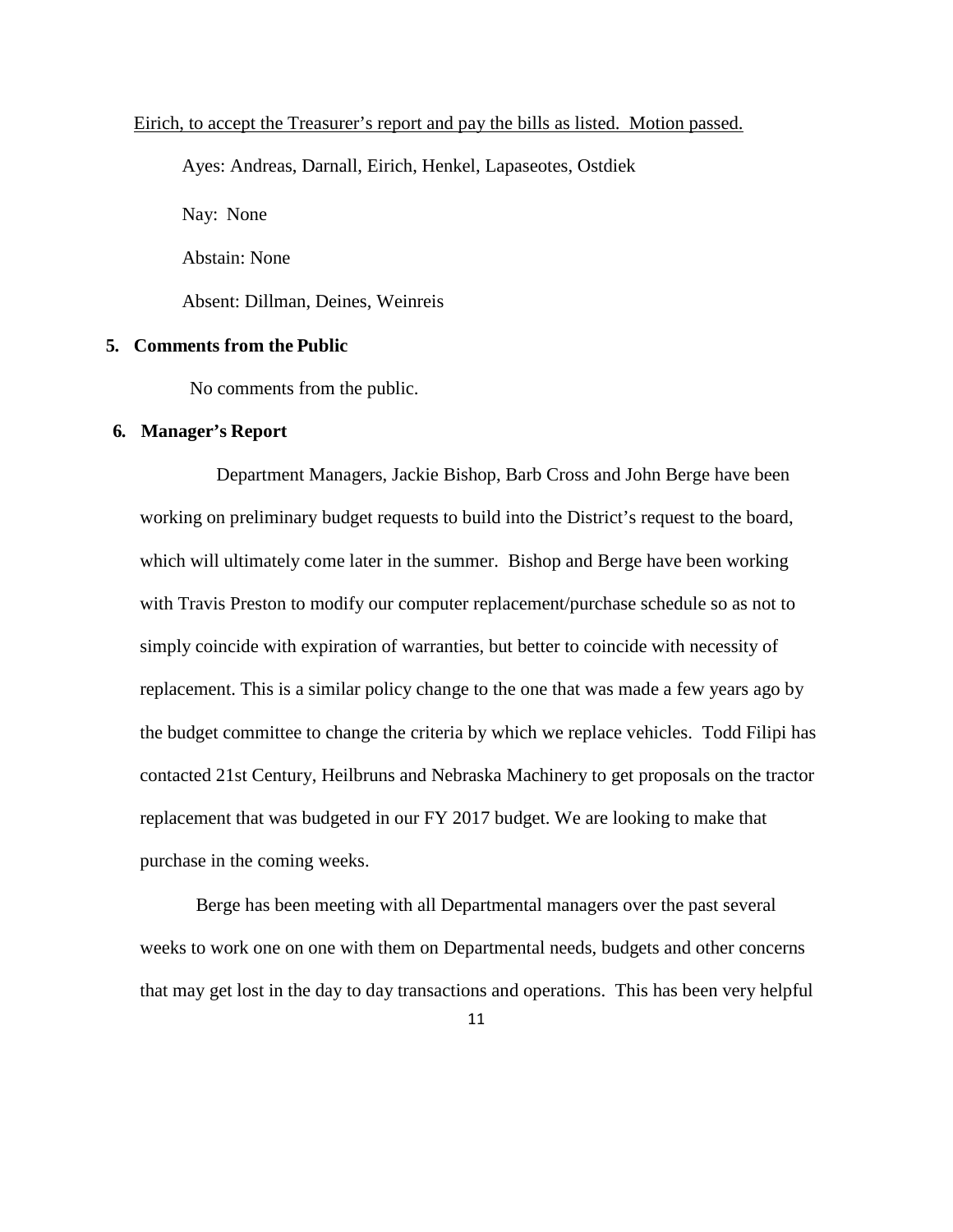to him. Bishop and Berge are working on replacing the Directors' chairs in the Board room. Suggestions for replacements will be brought before the Board in May.

Several staff and Berge met with NRCS engineers and program administrators to discuss proposed repairs to the Yensen Drain following last year's heavy rains in the drainage area. The Board budgeted \$150,000 to make those repairs as necessary. As of the Board Meeting, the District will have met with and signed agreements with seven surface water entities to lease excess flows from them during spring runoff. Staff anticipates high flows as the snowpack in the Upper and Lower reaches of the North Platte watershed are 122 and 106% of normal respectively, with very little storage left in the entire system. Staff is working to take advantage of those flows and store as much of that water in the ground as possible.

There was a whopping \$396,000 in applications for cost share with funding of \$183,000 in projects based on fund availability and scoring of the applications as set forth by the District Operations Committee and the Board last year. This was a very successful year. Staff anticipates a cut in NSWCP funds next year of about 8% which will hurt this program, but the District will manage. Berge has been working with the Scotts Bluff County Roads Department, Gering Irrigation District, Gering Ft. Laramie and others to address major drainage issues on Rubidoux Road in Gering Valley. The group is working on a low cost, effective solution and will ultimately, more than likely bring this drainage under the auspices of the Gering Valley Flood Control Project Permanent Maintenance Committee to manage concerns like these in the future.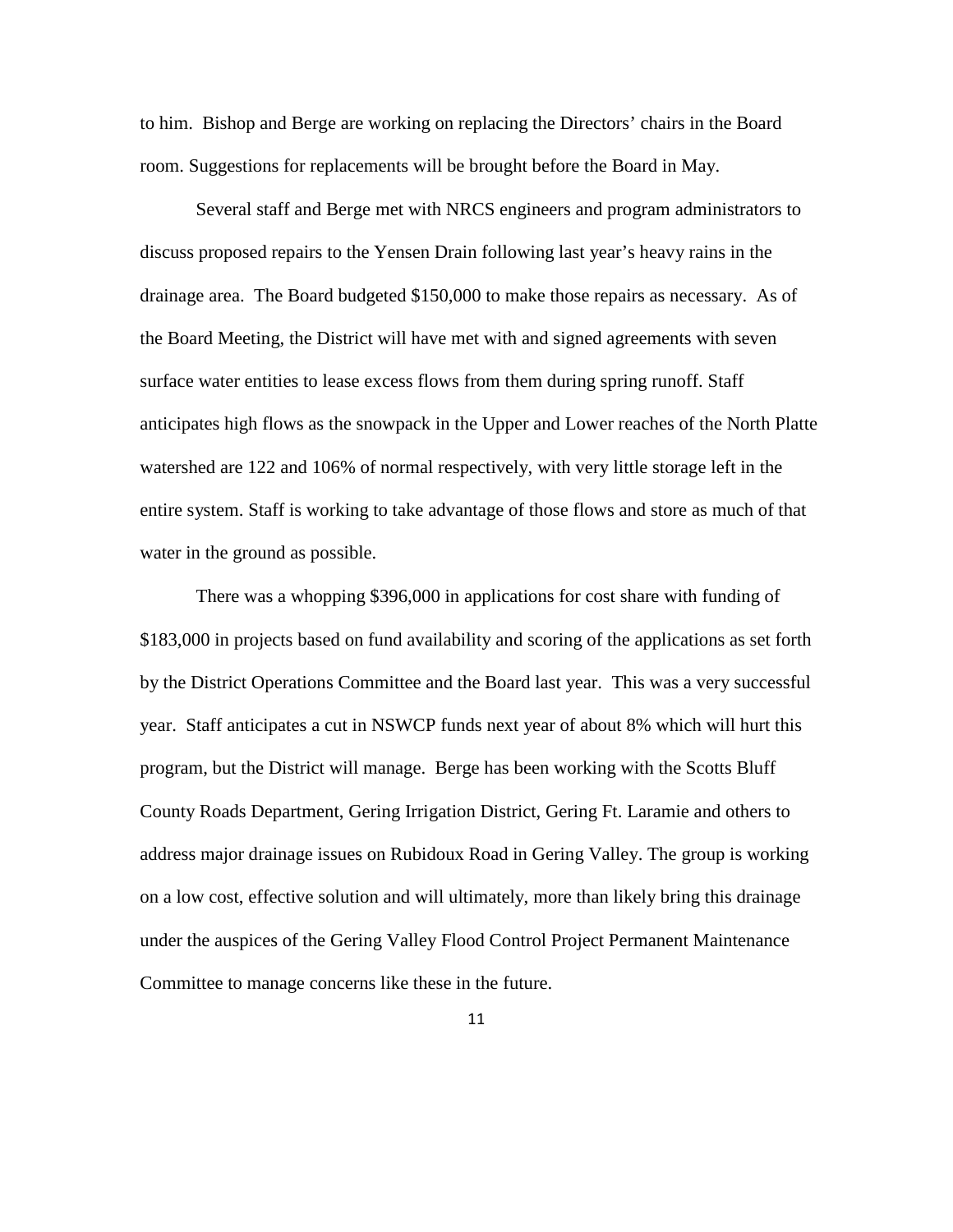The District will be signing an agreement with Matt Tighe in Sioux County to permanently retire an additional 394.1 acres on Sheep Creek. This project is a Water Sustainability Fund (WSF) project and will require a deed of conservation easement. The McVicker Conservation Easement was approved and passed by the Morrill County Commissioners and those acres are now permanently retired. The first payment on that agreement will be made after this meeting.

The State of Nebraska is hosting the national Envirothon competition in 2020, and we anticipate, along with every other NRD in the state, being asked to contribute money to that cause. Estimates put the potential outlay for this competition near \$17K. Soon, staff will ask the board to consider whether it would like to privately raise that money, or whether it would like to budget and pay for it out of our own revenues. There is a copy of a presentation on CMAT in your board packet. You are welcome to peruse it at your convenience. It is not something that the staff is likely to ask you to fund any time soon.

The internal model review process initially scheduled to kick off on February 24<sup>th</sup> is being rescheduled for this month. It was cancelled due to inclement weather. Berge recently met with Greg Awtry, Publisher of the Scottsbluff Star Herald, to discuss several of our initiatives and our coverage in the newspaper. He is very interested in our activities and will likely be assigning a reporter to cover our activities. The newly redesigned "notill" conference was held in Bridgeport this year. The meeting was free of charge and was a huge success in turnout, information and new people participating. Cross recently attended a UNL Water Focus Group meeting. This focus group's mission is to develop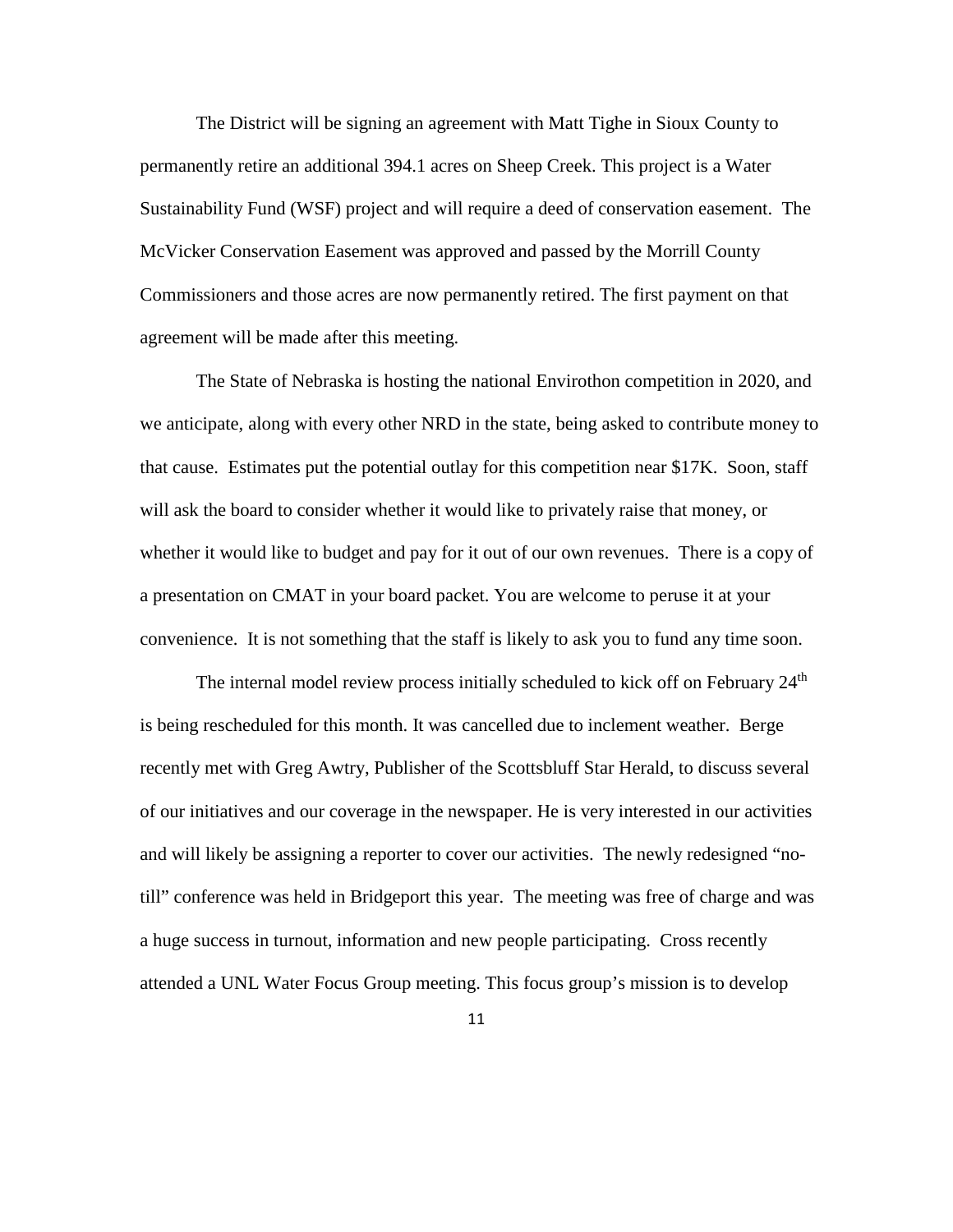materials for newly elected/appointed board members to use as they get accustomed to their new roles on their respective boards. Berge was the keynote speaker at the Central District Water Users Annual Meeting in Holdrege. It was quite an honor to be invited and to attend to provide our former foes an update on all that we've been working on in our District. He was very well received.

The District hosted NRCS, Game and Parks, Pheasants Forever and the Nebraska Forest Service for our annual Local Working Group meeting to discuss scoring, conservation goals and objectives and ways we might be able to collaborate. Cross and Berge met with Congressman Smith's staff today to discuss farm bill issues. Berge will be in Kearney on March 23 and 24 for the Water Leaders Academy.

### **7. Legislative Update-**

Berge reported the District has provided testimony on seven bills, with the last one testifying in favor of LB 533. The bill would increase the required liability insurance for companies that would deposit wastewater used in oil/natural gas production in disposal wells. The bill was indefinitely postponed by the natural resources committee, and will not be brought out of committee. The latest budget proposal has the Water Sustainability Fund taking a four percent cut, and an eight percent reduction for the Nebraska Water and Soil Conservation Program. The cut will have an impact on the District's budget, but Berge believes the District can make up the difference. There are still plenty of property tax relief bills that will be discussed, and Berge will keep the Board updated on their progress.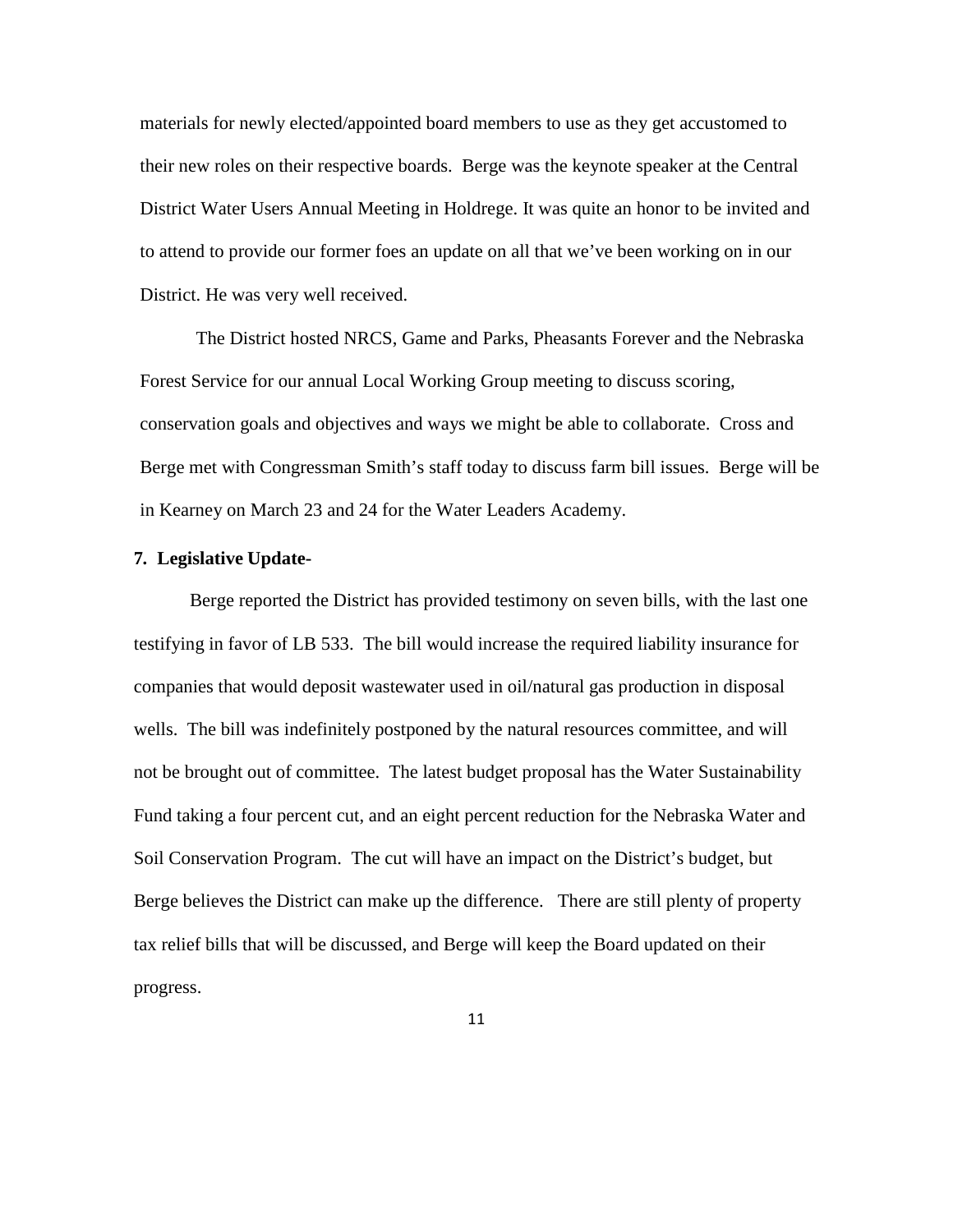### **8. Elizabeth Miller Research**

Elizabeth Miller is conducting research for her thesis in Applied Anthropology and is writing her thesis on water use and management perspectives. Specifically, she would look at values and motivations for water use behaviors. She will be conducting interviews and observations of producers, municipalities, habitat/environmental, recreation, and domestic users. Here research will be used by the District to help enhance NRD policies and programs, and to help identify possible Integrated Management Plan stakeholder selections.

# **9. Allocation Analysis Presentation – ARI**

Thad Kuntz explained how change modeling works and reviewed the effects that allocations have had from 2009 to 2013. He also updated the board on the upcoming allocation analysis that will include year's 2014-2016. Some of the District's new water management programs, such as the Encouraging Producer Innovation through Conservation program, will be included in the next analysis.

#### **10. Conservation Measures Analysis - ARI**

Kuntz reported on the Conservation Measures Analysis which studies how changes in conservation practices have affected river flow and is one of the requirements of LB 962 (2004). He stated there has been some delay because of the technology, but he was given the blessing to start the study with the Western Water Use Management Model. His study covered both the North Platte and South Platte NRDs. Kuntz compared tillage and irrigation practices.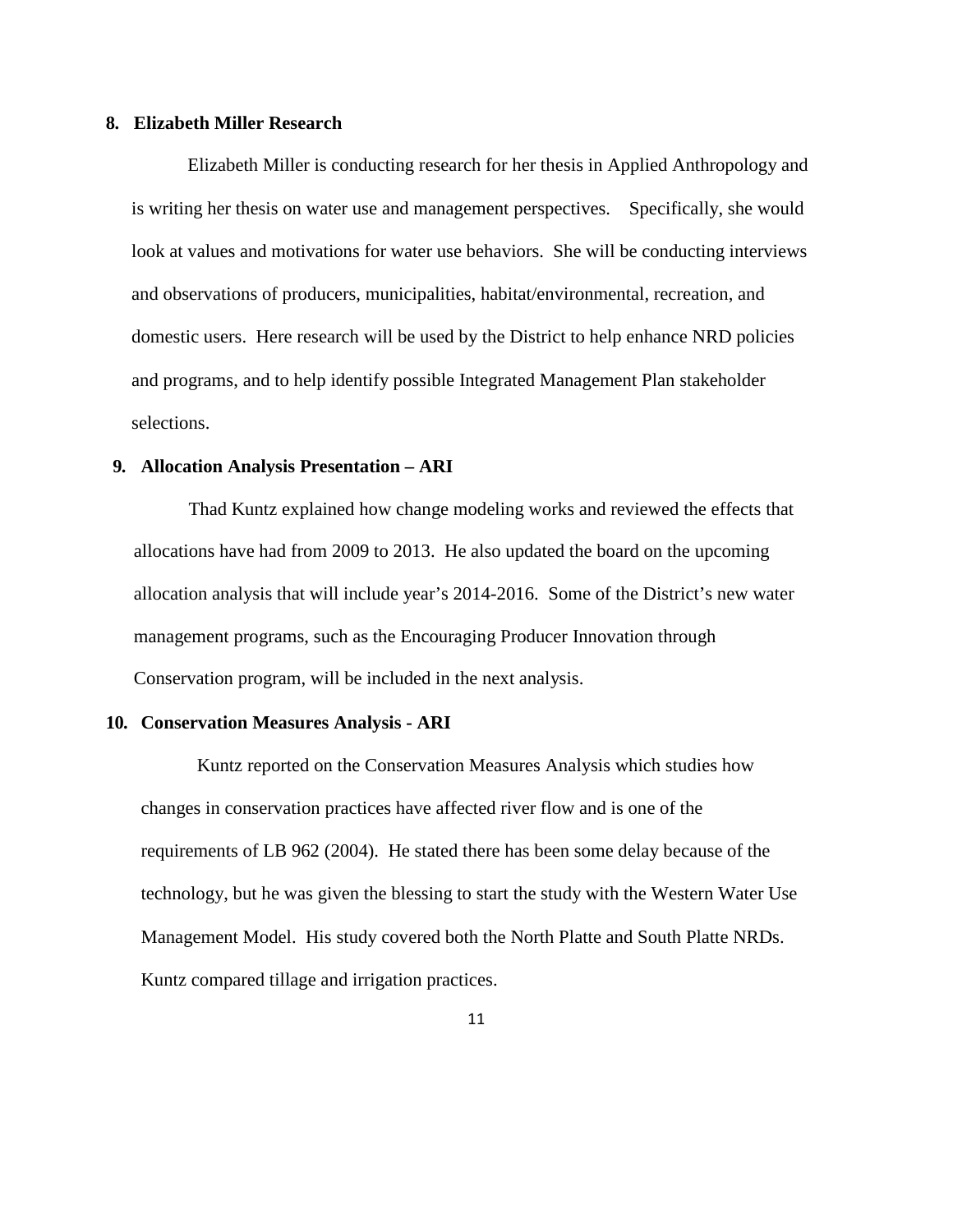Based on his findings, Kuntz concluded that minimum tillage practices typically increased stream baseflow, and since 1997, NPNRD is behaving more like the minimum tillage scenario than the historic tillage scenario. He had less confidence in the tillage practice scenarios due to the arbitrary estimates that he used in the model runs. For the irrigation efficiencies analysis, the model did show an increase in irrigation efficiencies on surface water lands significantly reducing stream baseflow, of which we could see in the reduction of canal diversions and in subsequent recharge opportunities.

### **11. Drought Planning Update**

Elizabeth Miller updated the Board on the drought planning process. They are nearing the end of the recruitment process and have about 40 individuals selected. The first meeting will be next Thursday, March  $16<sup>th</sup>$ .

### **12. Update on Water Sustainability Fund and Natural Resource Commission**

Berge reported the Natural Resource Commission (NRC) elected new officers and all the new leadership are full time employees for the entities they represent. They represent surface water interests. NRD and other representatives on the Commission tend to be volunteers, which do not have as much time to devote to the issues facing the commission as those that are employed by water interests. Berge recommended the Governor's appointees come from entities that could devote more time to the NRC. Berge also wanted to update the Board on the District's Water Sustainability Fund project. The number of acres retired under the project will be over 800 next week. The